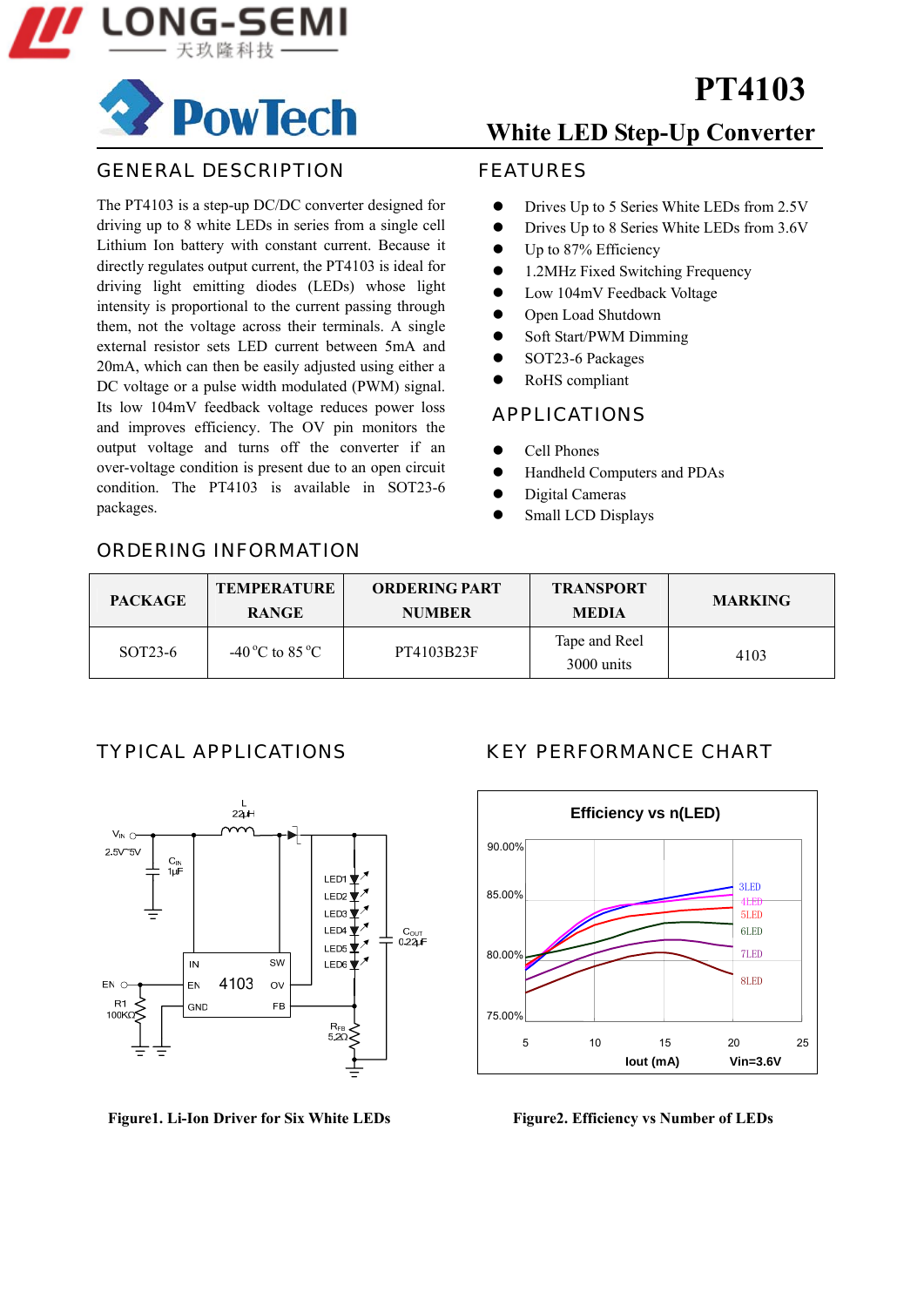



**White LED Step-Up Converter**

### PIN ASSIGNMENT



#### PIN DESCRIPTIONS

| <b>SOT</b>     | <b>PIN</b>      | <b>DESCRIPTION</b>                                                              |
|----------------|-----------------|---------------------------------------------------------------------------------|
| PIN No.        | <b>Names</b>    |                                                                                 |
|                | <b>SW</b>       | Power Switch Output. Connect the inductor and the blocking Schottky diode to    |
|                |                 | SW.                                                                             |
| $\mathfrak{D}$ | <b>GND</b>      | Ground                                                                          |
| 3              | FB.             | Feedback input pin. The reference voltage at this pin is 104mV. Connect the     |
|                |                 | cathode of the lowest LED to FB and a current sense resistor between FB and     |
|                |                 | GND.                                                                            |
| 4              | EN              | Enable pin. A high input at EN enables the device and a low input disables the  |
|                |                 | devices. When not used, connect EN to the input source for automatic startup.   |
| 5              | $\overline{O}V$ | Over Voltage Input. OV measures the output voltage for open circuit protection. |
|                |                 | Connect OV to the output at the top of the LED string.                          |
| 6              | IN              | Input Supply Pin. Must be locally bypassed.                                     |

### ABSOLUTE MAXIMUM RATINGS (Note 1)

| <b>SYMBOL</b> | <b>ITEMS</b>                       | <b>VALUE</b>           | <b>UNIT</b>   |
|---------------|------------------------------------|------------------------|---------------|
| $\rm V_{IN}$  | Input Voltage                      | $-0.3 \sim 6$          | V             |
| $V_{SW}$      | Voltage at SW Pin                  | $-0.5 \sim 35$         | V             |
| $V_{IO}$      | All Other I/O Pins                 | $GND-0.3$ to $VDD+0.3$ |               |
|               | Thermal Resistance, SOT-23-6       |                        |               |
| $P_{TR1}$     | $\theta$ <sub>JA</sub>             | 220                    | $\degree$ C/W |
|               | $\theta$ <sub>JC</sub>             | 110                    |               |
| <b>Tstg</b>   | <b>Storage Temperature</b>         | $-55$ to 150           | ิ่∩°          |
| Tsolder       | Package Lead Soldering Temperature | $260^{\circ}$ C, 10s   |               |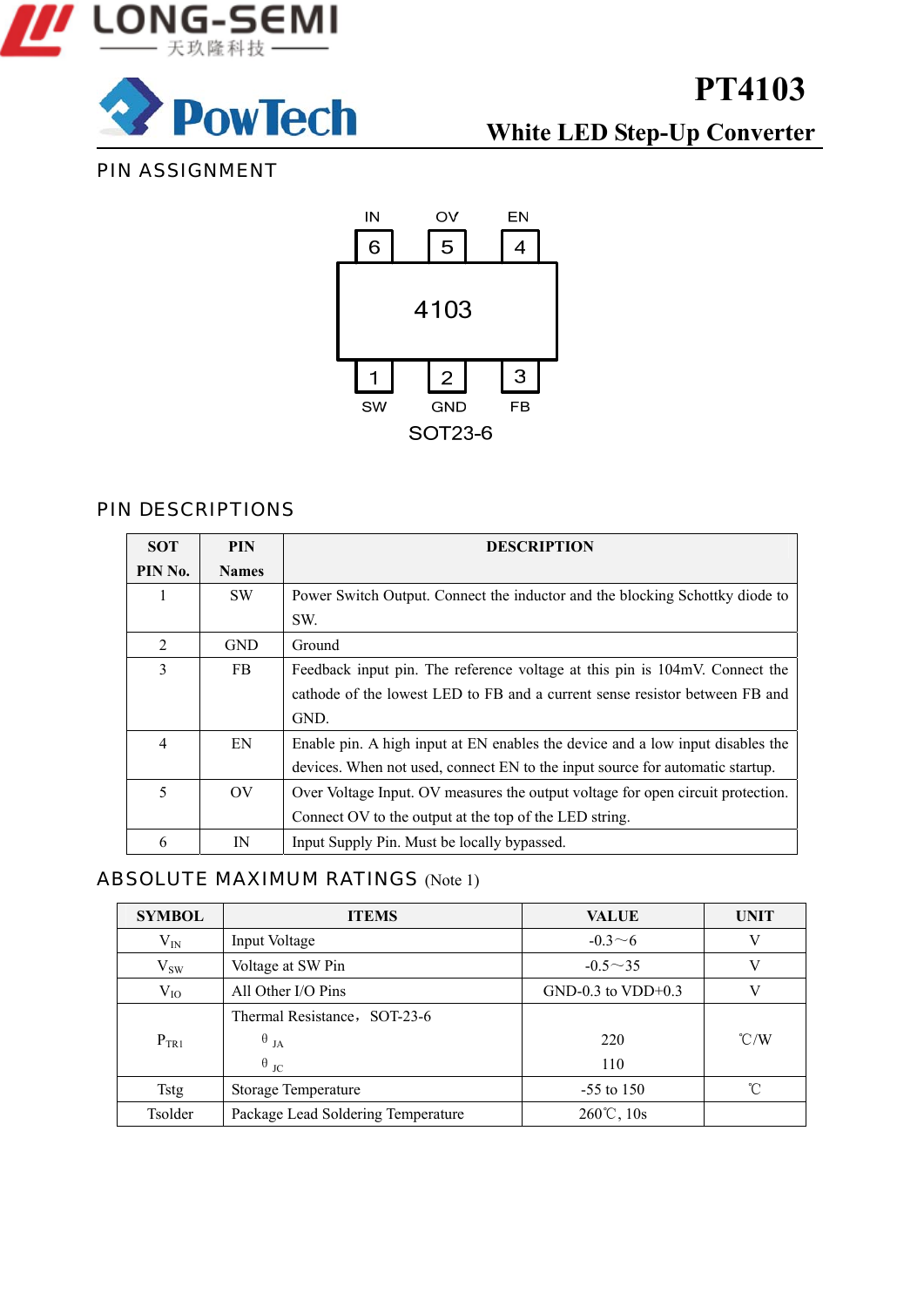

**PowTech** 

## **PT4103**

### **White LED Step-Up Converter**

#### RECOMMENDED OPERATING RANGE (Note 2)

| <b>SYMBOL</b>              | <b>ITEMS</b>                 | <b>VALUE</b>   | UNIT |
|----------------------------|------------------------------|----------------|------|
| $\rm V_{IN}$               | VIN Supply Voltage           | 2.5 to $+6$    |      |
| $\mathsf{v}_{\,\text{sw}}$ | Output Voltage               | $V_{IN}$ to 28 |      |
| $1_{\rm{OPT}}$             | <b>Operating Temperature</b> | $-40$ to $+85$ |      |

**Note 1:** Absolute Maximum Ratings indicate limits beyond which damage to the device may occur.

Note 2: Recommended operating Range indicates conditions for which the device is functional, but does not guarantee specific performance limits.

#### ELECTRICAL CHARACTERISTICS (Note 3,4,5)

| <b>SYMBOL</b>                  | <b>ITEMS</b>                  | <b>CONDITIONS</b> | Min. | Typ. | Max.         | <b>UNIT</b>   |  |
|--------------------------------|-------------------------------|-------------------|------|------|--------------|---------------|--|
| $V_{IN}$                       | Input Voltage                 |                   | 2.5  |      | 6            | V             |  |
| Feedback                       |                               |                   |      |      |              |               |  |
| $V_{FB}$                       | FB Pin Voltage                |                   | 89   | 104  | 119          | mV            |  |
| Ibias                          | FB Pin Input Bias Current     |                   |      | 0.05 | 1            | $\mu A$       |  |
| <b>Operating Current</b>       |                               |                   |      |      |              |               |  |
| Ioff                           | Operating Current (Shutdown)  | $V_{SW-ON} = 0V$  |      | 0.1  | $\mathbf{1}$ | $\mu A$       |  |
| Isby                           | Operating Current (Quiescent) | $V_{FB} = 0.3 V$  |      | 100  | 350          | $\mu A$       |  |
| Fsw                            | <b>Switching Frequency</b>    |                   | 1.0  | 1.25 | 1.5          | <b>MHz</b>    |  |
| Dmax                           | Maximum Duty Cycle            | $V_{FB} = 0V$     | 85   | 90   |              | $\frac{0}{0}$ |  |
| <b>Chip Enable</b>             |                               |                   |      |      |              |               |  |
| $V_{EN\_H}$                    | EN Minimum High Level         |                   | 1.5  |      |              | V             |  |
| $V_{EN\_L}$                    | EN Maximum Low Level          |                   |      |      | 0.4          | V             |  |
| $V_{HYS}$                      | <b>EN Hysteresis</b>          |                   |      | 90   |              | mV            |  |
|                                | <b>EN Input Bias Current</b>  | $VSW-ON = 0V, 5V$ |      |      | $\mathbf{1}$ | $\mu A$       |  |
| <b>Output Switch</b>           |                               |                   |      |      |              |               |  |
| $R_{ON}$                       | SW On Resistance (Note 3)     |                   |      | 0.5  |              | Ω             |  |
| $I_{LIMIT}$                    | <b>SW Current Limit</b>       |                   |      | 400  |              | mA            |  |
| $I_{LEAK}$                     | SW Leakage Current            | $Vsw = 5V$        |      | 0.01 | $\mathbf{1}$ | $\mu A$       |  |
| <b>Open Circuit Protection</b> |                               |                   |      |      |              |               |  |
| $V_{\rm OV}$                   | Circuit<br>Shutdown<br>Open   | $V_{OV}$ Rising   |      | 30   |              | V             |  |
|                                | Threshold                     |                   |      |      |              |               |  |
| <b>Soft Start</b>              |                               |                   |      |      |              |               |  |
| tss                            | Soft Start Time (Note 3)      | $V_{IN}$ Power On |      | 160  |              | $\mu S$       |  |

 $V_{IN} = V_{EN} = 3V$ , Topt=25 °C unless specified otherwise.

**Note 3:** Electrical Characteristics state DC and AC electrical specifications under particular test conditions which guarantee specific performance limits. This assumes that the device is within the recommended operating Range. Specifications are not guaranteed for parameters where no limit is given, however, the typical value is a good indication of device performance.

**Note 4:** Typicals are measured at 25˚C and represent the parametric norm.

**Note 5:** Datasheet min/max specification limits are guaranteed by design, test, or statistical analysis.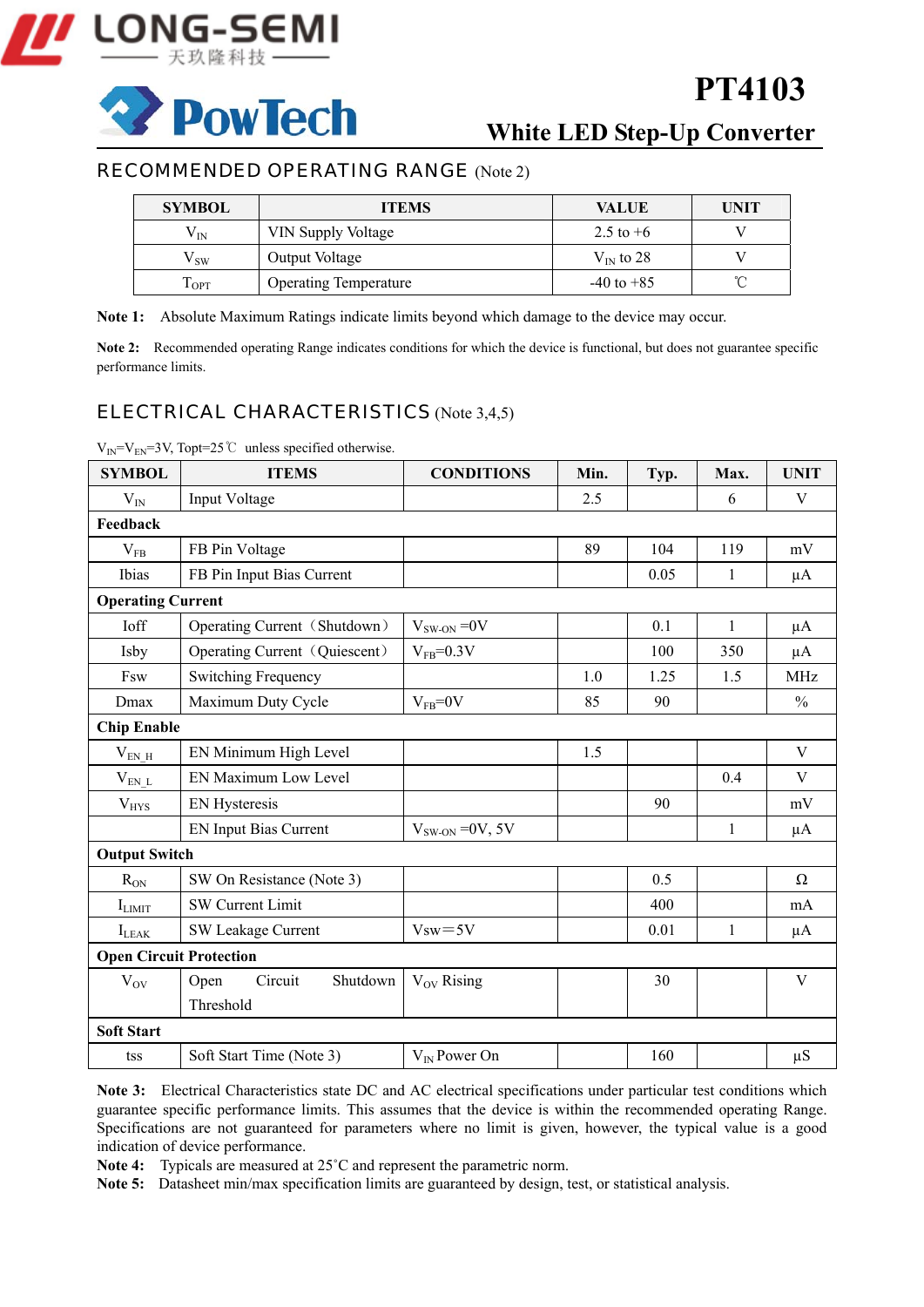



## **White LED Step-Up Converter**

SIMPLIFIED BLOCK DIAGRAM



**Figure 3. Simplified Block Diagram of the PT4103** 

#### OPERATION DESCRIPTION

The PT4103 uses a constant frequency, peak current mode boost regulator architecture to regulate the series string of white LEDs. The operation of the PT4103 can be understood by referring to the simplified block diagram shown above. At the start of each oscillator cycle, the control logic turns on the power switch M1. The signal at the non-inverting input of the PWM comparator is proportional to the switch current, summed together with a portion of the oscillator ramp.

When this signal reaches the level set by the output of error amplifier, the PWM comparator resets the latch in the control logic and turns off the power switch. In this manner, error amplifier sets the correct peak current level to keep the LED current in regulation. If the feedback voltage starts to drop, the output of the error amplifier increases. This results in more current to flow through M1, hence increasing the power delivered to the output.

#### TYPICAL PERFORMANCE CHARACTERISTICS

| <b>Driving Capability</b> |                  |                                   |  |  |  |
|---------------------------|------------------|-----------------------------------|--|--|--|
| Vin                       | $I_{LED} = 20mA$ |                                   |  |  |  |
| 2.5V                      | 5 x LED          | 4 x LED                           |  |  |  |
| 3.0V                      | 6 x LED          | $5 \times LED$                    |  |  |  |
| 3.6V                      | 8 x LED          | 8 x LED                           |  |  |  |
| $    -$<br>$  -$          |                  | _____<br>$\overline{\phantom{a}}$ |  |  |  |



**Efficiency vs Vin and I<sub>LED</sub> Efficiency vs Temperature** 

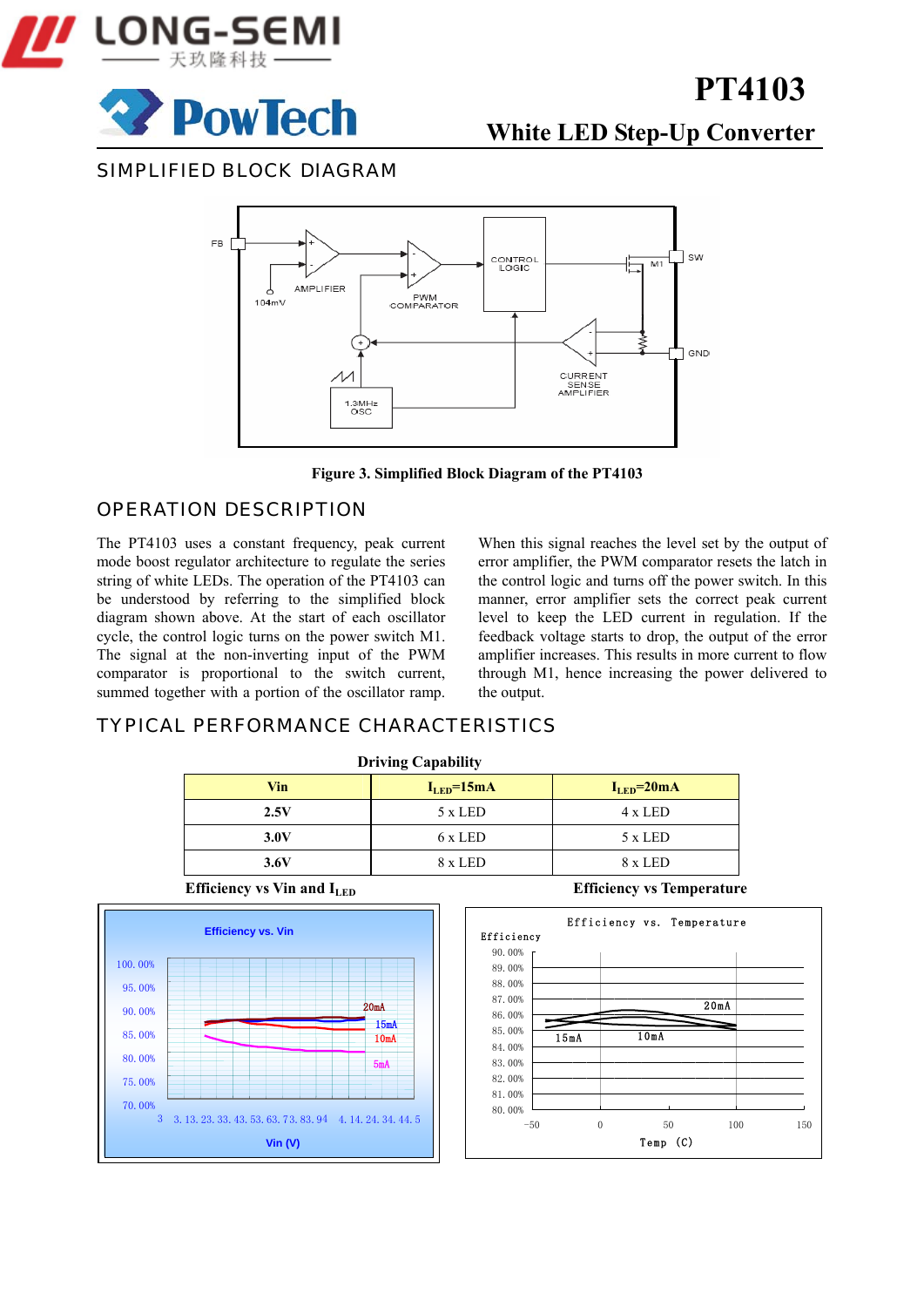

## **PowTech**

## **White LED Step-Up Converter**

**PT4103**

#### TYPICAL PERFORMANCE CHARACTERISTICS

#### **Quiescent Current vs V<sub>IN</sub> and Temperature**



#### APPLICATION INFORMATION

#### **Inductor Selections**

For most of the applications of the PT4103, it is recommended to use an inductor of 22uH. Although small size is one of the major factors in selecting an inductor, the smaller and thinner inductors give higher core losses at 1.25MHz and DRC, resulting in lower efficiencies. The following tab le provides a list of recommended inductors:

| Part<br><b>Number</b> | <b>DCR</b><br>$(\Omega)$ | <b>Current</b><br>Rating<br>(mA) | Manufacture        |
|-----------------------|--------------------------|----------------------------------|--------------------|
| LOH3C220              | 0.71                     | 250                              | <b>MURATA</b>      |
| CDRH3D16-220          | 0.53                     | 350                              | <b>SUMIDA</b>      |
| LB2012B220M           | 1.7                      | 75                               | <b>TAIYO YUDEN</b> |
| LEM2520-220           | 5.5                      | 125                              | <b>TAIYO YUDEN</b> |
| EJPC220KF             | 4.0                      | 160                              | <b>PANASONIC</b>   |

#### **Capacitor Selection**

The small size of ceramic capacitors makes them ideal for PT4103 applications. X5R and X7R types are recommended because they retain their capacitance over wider voltage and temperature ranges than other types such as Y5V or Z5U. A 1μF input capacitor and a 0.22 μF output capacitor are sufficient for most PT4103 applications.

#### ■ Diodes Selection

Schottky diodes, with their low forward voltage drop and fast reverse recovery, are the ideal choices for PT4103 applications. The forward voltage drop of a Schottky diode represents the conduction losses in the



diode, while the diode capacitance  $(C_T \text{ or } C_D)$ represents the switching losses. For diode selection, both forward voltage drop and diode capacitance need to be considered. Schottky diodes with higher current ratings usually have lower forward voltage drop and larger diode capacitance, which can cause significant switching losses at the 1.25MHz switching frequency of the PT4103. A Schottky diode rated at 100mA to 200mA is sufficient for most PT4103 applications. Some recommended Schottky diodes are listed in the following table:

| Part          | Forward | <b>Voltage</b> | <b>Diode</b> | Manu         |
|---------------|---------|----------------|--------------|--------------|
| <b>Number</b> | Current | Drop           | <b>CAP</b>   |              |
|               | (mA)    | (V)            | (Pf)         |              |
| CMDSH-3       | 100     | 0.58@100mA     | 7.0@10V      | Central      |
| CMDSH2-3      | 200     | 0.49@200mA     | 15@10v       | Central      |
| <b>BAT54</b>  | 200     | 0.53@100mA     | 10@25v       | <b>Zetex</b> |

#### ■ **LED Current Control**

The LED current is controlled by the feedback resistor. The feedback reference is 104mV. The LED current is 104mV/Rfb. In order to have accurate LED current, precision resistors are preferred (1% is recommended). The formula and table for  $R_{FB}$  selection are shown below:

| $R_{FB} = 104mV/I_{LED}$                    |      |  |  |  |
|---------------------------------------------|------|--|--|--|
| $I_{LED}$ (mA)<br>$R_{FB}$ Value $(\Omega)$ |      |  |  |  |
|                                             | 20.8 |  |  |  |
| 10                                          | 10.4 |  |  |  |
| 15                                          | 693  |  |  |  |
| 20                                          | 52   |  |  |  |

#### **Switching Frequency vs Temperature**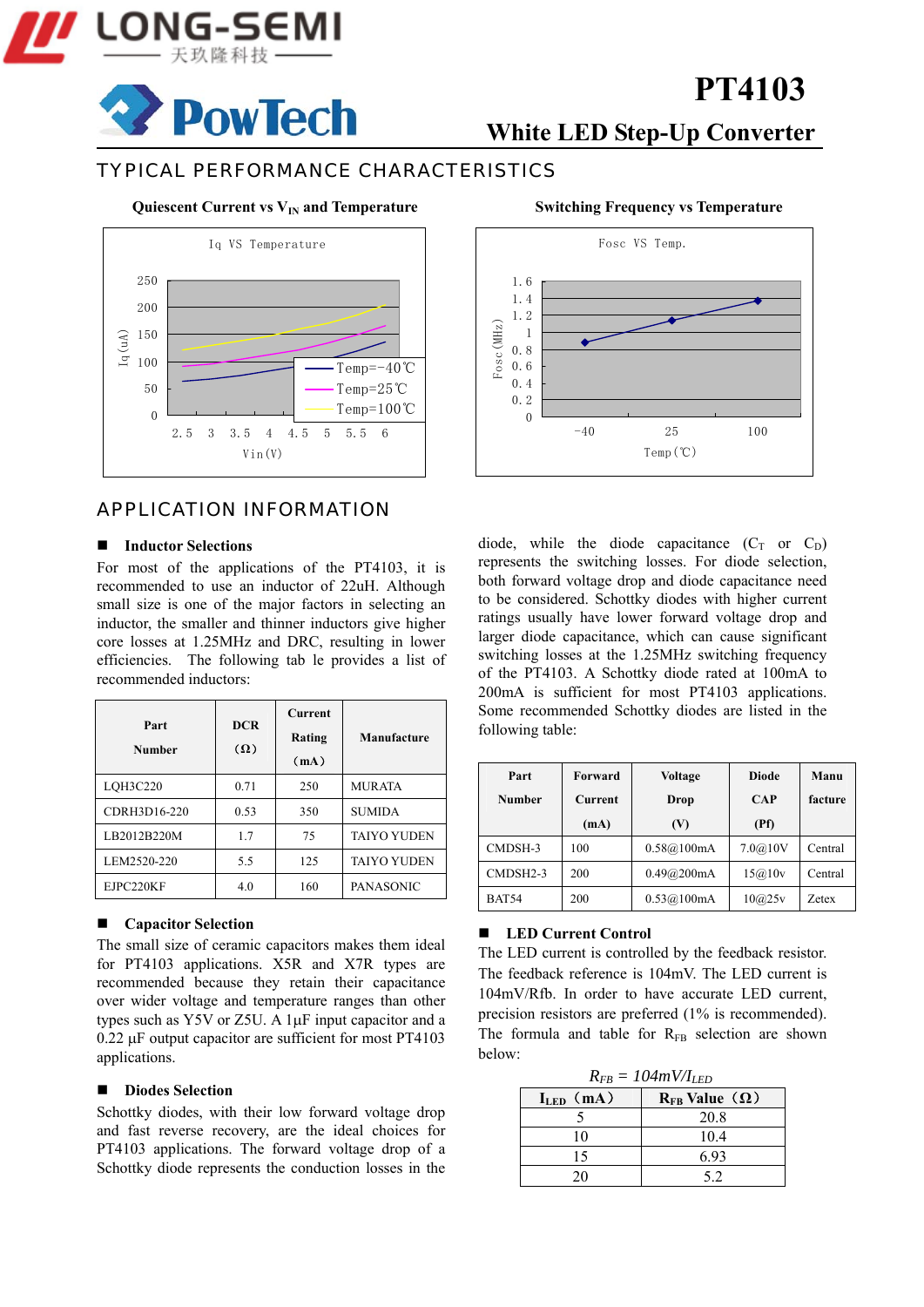

## **PowTech**

#### **Open Circuit Protection**

Open circuit protection will shut off the PT4103 if the output voltage goes too high when the OV pin is tied to the output. In some cases an LED may fail, which will result in the feedback voltage always being zero. The PT4103 will then switch at its maximum duty cycle boosting the output voltage higher and higher. By connecting the OV pin to the top of the LED string the PT4103 checks this condition and if the output ever exceeds 30V, the PT4103will shut down. The part will not switch again until the power is recycled.

#### **Dimming Control**

There are three different types of dimming control circuits:

#### **1. Using a DC Voltage**

For some applications, the preferred method of brightness control is a variable DC voltage to adjust the LED current. The dimming control using a DC voltage is shown in Figure 3. As the DC voltage increases, the voltage drop on R2 increases and the voltage drop on R1 decreases. Thus, the LED current decreases. The selection of R2 and R3 will make the current from the variable DC source much smaller than the LED current and much larger than the FB pin bias current.



**Figure3. Dimming Control Using a DC Voltage** 

#### **2. Using a PWM Signal to EN Pin**

With the PWM signal applied to the EN pin, the PT4103 is turned on or off by the PWM signal. The LEDs operate at either zero or full current. The average LED current increases proportionally with the duty cycle of the PWM signal. A 0% duty cycle will turn off the PT4103 and corresponds to zero LED current. A 100% duty cycle corresponds to full current. The typical frequency range of the PWM signal should be 1kHz or less due to the soft start function.

### **White LED Step-Up Converter**



**Figure4. Dimming Control Using a PWM Signal** 

#### **3. Using a Filtered PWM Signal**

The filtered PWM signal can be considered as an adjustable DC voltage. It can be used to replace the variable DC voltage source in dimming control. The circuit is shown in Figure 5.



#### **Figure5. Dimming Control Using a Filtered PWM Signal**

#### **Start-up and Inrush Current**

The PT4103has internal soft start to limit the amount of current through VIN at startup and to also limit the amount of overshoot on the output. The soft start is realized by gradually increasing the current limit during start-up. The current limit is increased by a third every 60μS giving a total soft start time of around 180μS.

#### **Board Layout Consideration**

As with all switching regulators, careful attention must be paid to the PCB board layout and component placement. To maximize efficiency, switch rise and fall times are made as short as possible. To prevent electromagnetic interference (EMI) problems, proper layout of the high frequency switching path is essential. The voltage signal of the SW pin has sharp rise and fall edges. Minimize the length and area of all traces connected to the SW pin and always use a ground plane under the switching regulator to minimize interplane coupling. In addition, the ground connection for the feedback resistor R1 should be tied directly to the GND pin and not shared with any other component, ensuring a clean, noise-free connection.